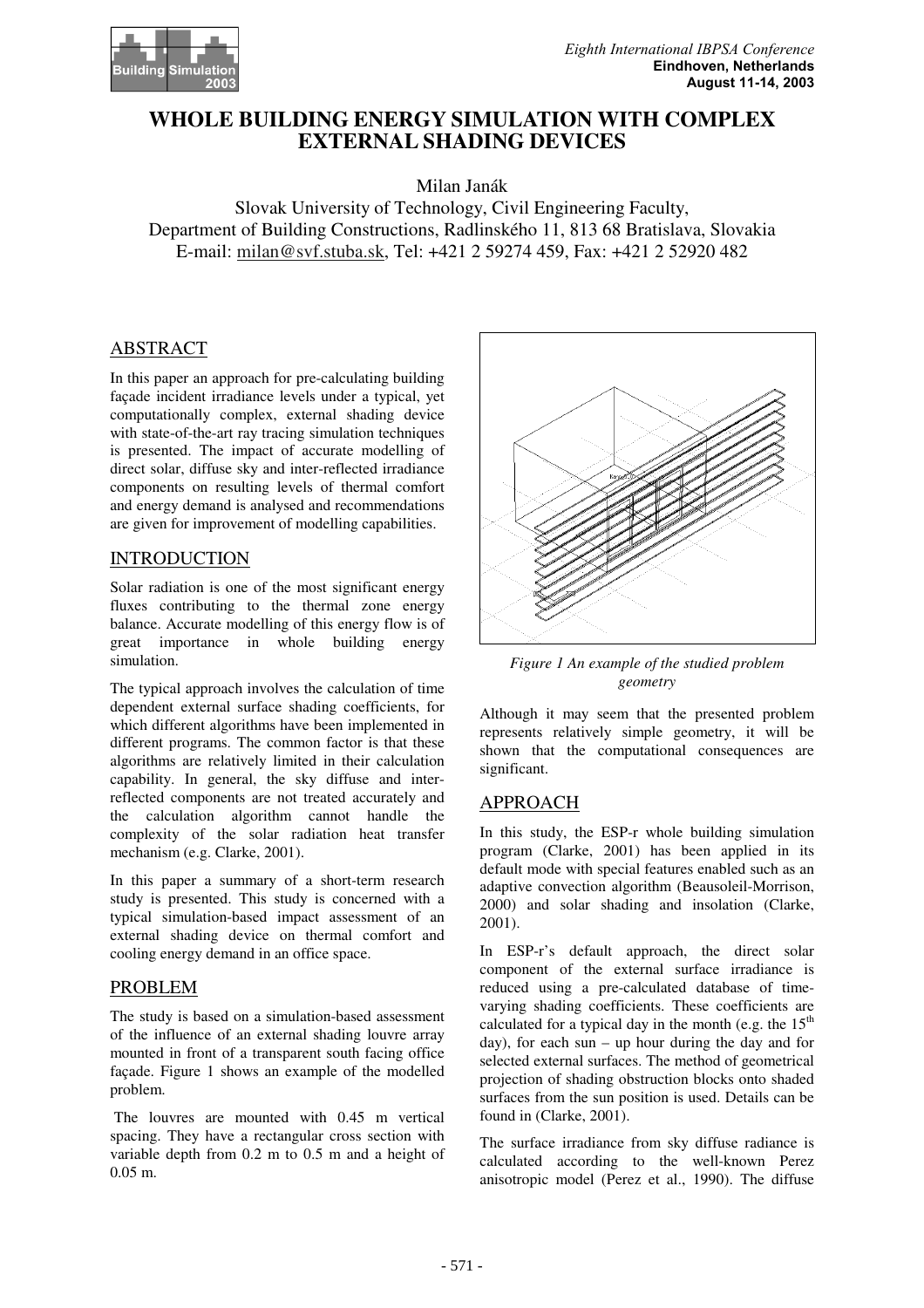irradiance with ground reflected component is calculated with an isotropic ground condition model (see Clarke, 2001).

Unfortunately no attempt is made to account for the reduction in sky diffuse component and interreflected components (e.g. from ground and external shading surfaces) as a result of the presence of an external shading device.

The author believes that there is a good reason for this. It is a far from trivial task to formulate a comprehensive (while manageable) simulation-based method that is capable of accurately handling solar radiation transfer mechanisms (for at least a few types of solar shading devices available on the market). The situation is even more complex because of synergy effects between solar radiation and other heat transfer processes.

A good example of the underlying complex issues of this problem can be seen in a comprehensive research study published by (Kuhn et al., 2001). The approach adopted in this research is based on an experimental and computational determination of the solar altitude and azimuth dependent total solar energy transmittance (g-value).

Many interesting conclusions can be made based on results of this research. For example:

- 1. Results from experimental measurements are by their nature limited to the measured shading device type. It is impractical to cover all possible cases by measurements – a simulation approach is required to complement experiments.
- 2. A powerful forward ray tracing simulation program is needed to process complex shading devices. To the author's knowledge, Open Source or low cost optical software is not available to the building simulation community.
- 3. Is the g-value approach really the way forward in building energy simulation? While g-value is a useful parameter combining solar radiation and heat transfer effects, it is part of a componentbased rather than a simulation-based approach very much like the U-value concept. The author's opinion is that a step back into separate figures for transmitted, absorbed and reflected components for each thermally significant layer of a glazing system could give an opportunity for a reduced nodal model of the system. The nodal approach seems to be, in general, the way forward for building energy simulation.

Another good example is the WIS project (WIS) that has produced the publicly available program WIS for calculation of glazing system optical and thermal properties. In the WIS program a model of a shading device is included in an overall nodal model of the system with allowance made even for ventilated

cavities. Although WIS has made a step forward in improving the accuracy of input data pre-processing for building energy simulation, its practical application is still limited by:

- 1. a shading device model that is currently limited to a flat and diffuse reflector;
- 2. the fact that the azimuth dependence of solar properties is not calculated.

As it is obvious that the default approach in ESP-r will introduce a clearly identifiable error in the amount of calculated irradiance incident on a shaded surface, an alternative method is needed.

Two approaches have been adopted. First, a relatively straightforward approach uses the WIS program to pre-calculate a set of angular dependent optical data (direct transmittance, absorptance in individual glazing layers and diffuse transmittance) that are used to model the overall glazing system with the shading device. The limitations are those of WIS model's capabilities to handle the complexity of the shading devices.

The second approach employs the global illumination ray tracing program Radiance (Radiance) to calculate the ratio between façade illuminance and global horizontal illuminance. This ratio is used to scale global horizontal irradiance to façade irradiance. The calculation is carried out for a grid of the points on the façade plane behind the shading device (see Figure 2).



Figure 2 Calculation grid points at the façade face (reduced number for display purposes)

A mean value from all grid points is taken as the façade illuminance for scaling purposes. Such mean values are calculated on an hourly basis. The third party Radiance sky source generation program gendaylit (Gendaylit) is used for defining the sky luminance distribution model from standard irradiance data included in a climate file. This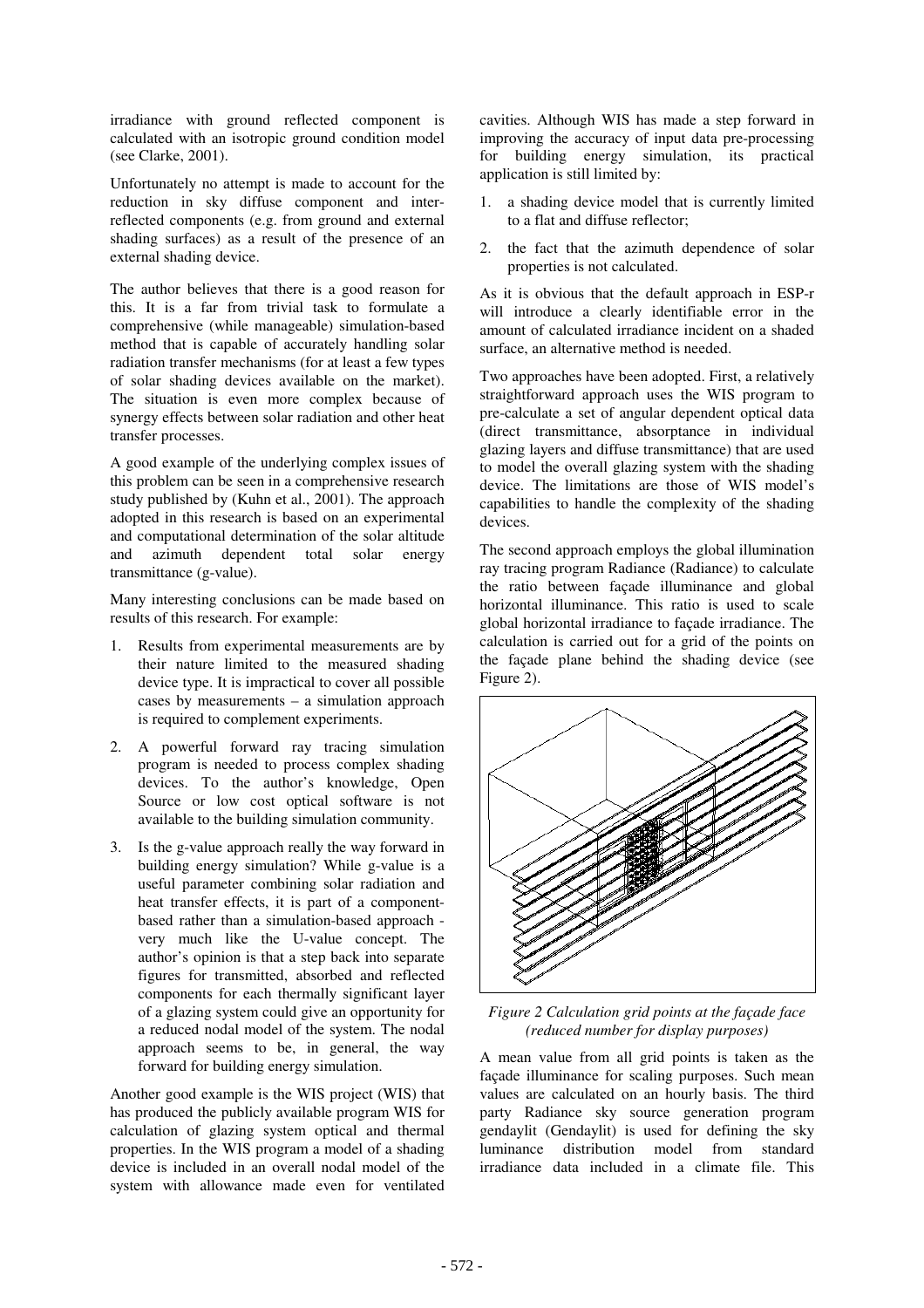program uses the Perez luminance distribution model (Perez, 1993).

There is a question regarding the validity of the explicit assumption concerning the equality of illuminance and irradiance ratios used for scaling global horizontal values to global vertical values. Therefore an inter-model comparison is presented in the next section.

#### BASE CASE

Figure 3 shows a comparison of the global vertical irradiance calculated by the ESP-r default method and by scaling from illuminance ratios without and with the ground reflected component for the unshaded case.



Figure 3 Comparison of calculated global vertical irradiance by the ESP-r default and illuminance scaling methods

Table 1 shows the mean bias error (MBE) and root mean square error (RMSE) between the ESP-r default method and the method using illuminance scaling ratios.

Table 1 Error comparison between methods

| Case                 | <b>MRE</b> |      | <b>RMSE</b> |      |
|----------------------|------------|------|-------------|------|
|                      | W/m        | $\%$ | W/m         | $\%$ |
| Terrain ref. $= 0.0$ | 1.51       |      | 31.9        | 16.3 |
| Terrain ref. $= 0.2$ | 178        | .6   | 35.8        | 16.3 |

The low MBE shows that both methods integrate into an identical energy content of the global vertical irradiance over the analysed period from May to September. The RMSE is at the level from 32  $W/m<sup>2</sup>$ to  $36$  W/m<sup>2</sup> or around 16 %.

Figure 4 to Figure 7 show that there is a minimal difference in predicted parameters such as peak cooling load (Figure 4), cooling demand (Figure 5) and thermal comfort (Figure 6 and Figure 7) between the two methods for calculating the global vertical irradiance.

Based on the presented results it is possible to conclude that the method for calculation of global vertical irradiance with Radiance, based on illuminance ratios, is a valid engineering approach.



Figure 4 Comparison of predicted peak cooling loads



Figure 5 Comparison of predicted cooling demands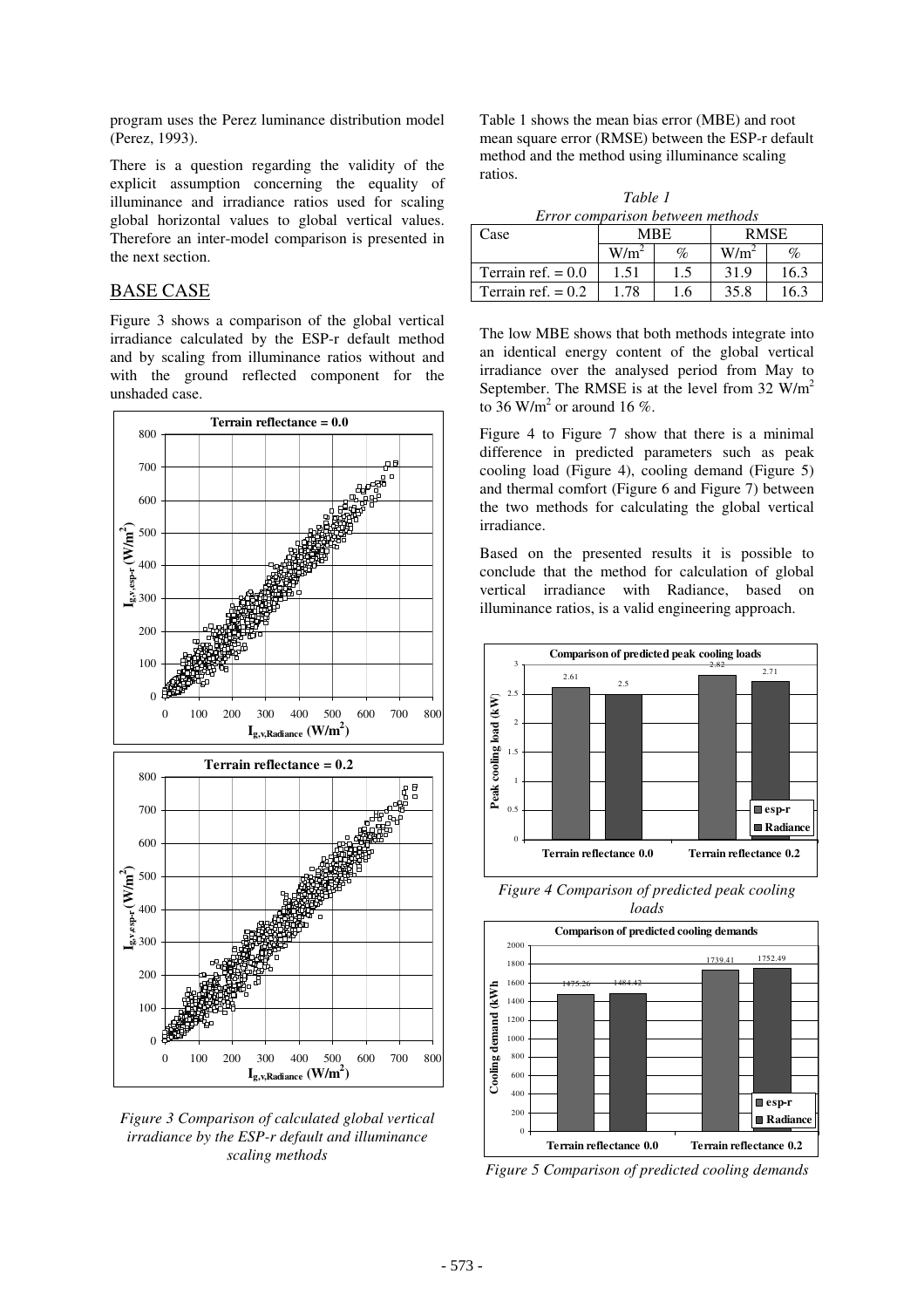

Figure 6 Comparison of predicted thermal comfort



Figure 7 Comparison of predicted thermal comfort

## METHODS COMPARISON

Figure 8 and Figure 9 show a comparison of the calculated global vertical irradiance by the ESP-r default method and by the Radiance-calculated illuminance scaling ratios.



Figure 8 Comparison of calculated global vertical irradiance by ESP-r default and illuminance scaling methods– louvre depth of 0.5 m



Figure 9 Comparison of calculated global vertical irradiance by ESP-r default and illuminance scaling methods – louvre depth of 0.2 m

Table 2 shows the errors between the ESP-r default method and the method using illuminance scaling ratios.

| Table 2                          |            |       |             |      |  |  |  |  |
|----------------------------------|------------|-------|-------------|------|--|--|--|--|
| Error comparison between methods |            |       |             |      |  |  |  |  |
| Case                             | <b>MBE</b> |       | <b>RMSE</b> |      |  |  |  |  |
|                                  | $W/m^2$    | $\%$  | $W/m^2$     | $\%$ |  |  |  |  |
| Louvre depth 0.2m                | $-40.6$    | $-29$ | 54.7        | 42.  |  |  |  |  |
| Louvre depth 0.5m                | $-77.4$    | $-59$ | 95.8        | 62   |  |  |  |  |

The relatively large negative MBE shows clear overprediction of the façade irradiance using the default method and the large RMSE indicates the significance of this effect. To assess the influence on simulation results, Figure 10 to Figure 13 show a comparison of the three methods (ESP-r default, Radiance and WIS) based on a range of predicted parameters.



Figure 10 Comparison of methods – peak cooling loads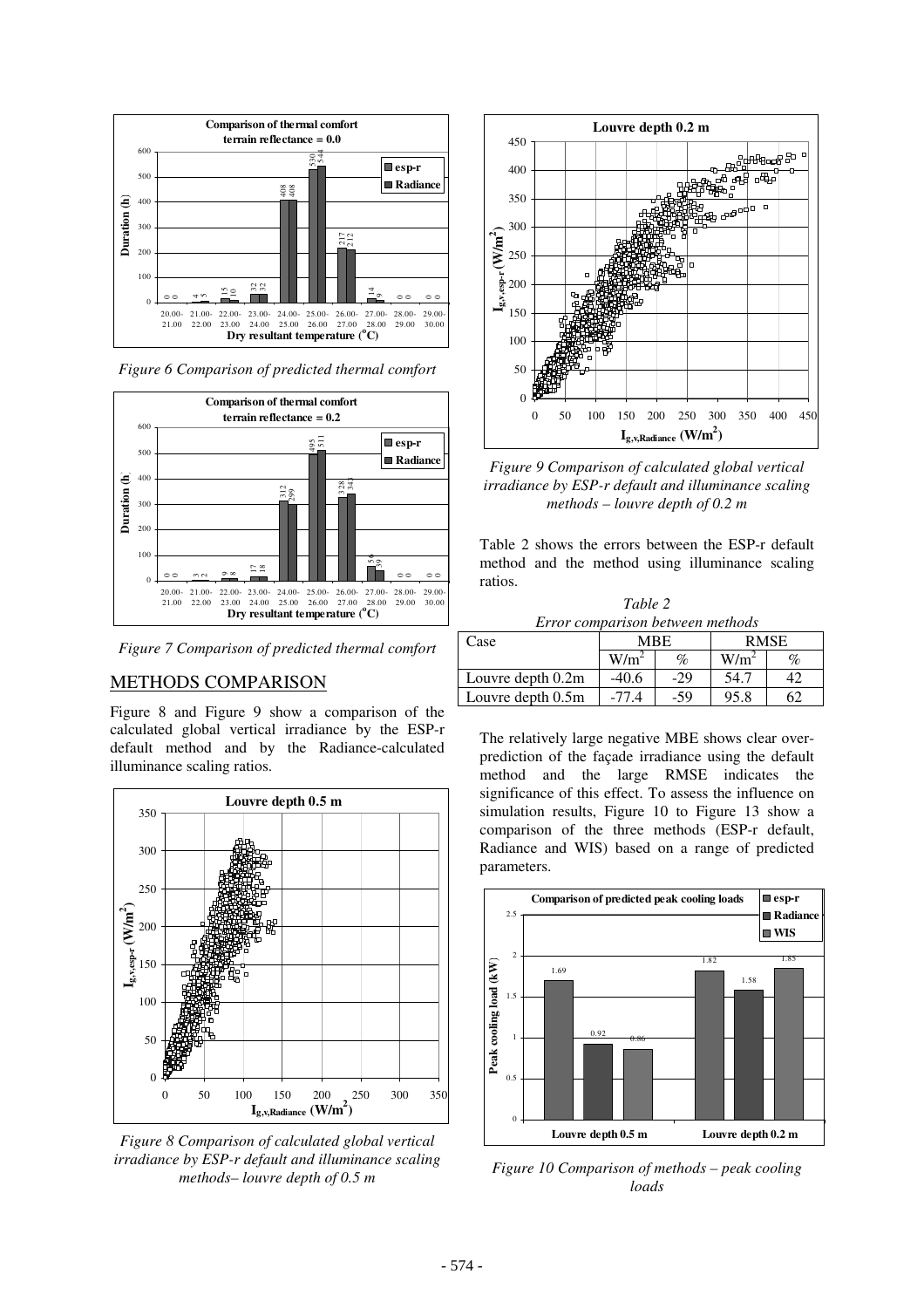

Figure 11 Comparison of the methods – cooling demands



Figure 12 Comparison of the methods – thermal comfort, louvre depth 0.5 m



Figure 13 Comparison of the methods – thermal comfort, louvre depth 0.2 m

Table 3 shows the mean bias error (MBE) between the Radiance method and the other two methods. As can be seen from Table 3 and from simulation results presented in Figure 10 to Figure 13, the errors can be significant for the default method, which does not take account of the shading on the sky diffuse

radiation and the inter-reflected components of solar irradiance.

Table 3 Error comparison to the Radiance method

|                  | $MBE(\%)$ |     |         |     |  |
|------------------|-----------|-----|---------|-----|--|
| Case             | Peak load |     | Demand  |     |  |
|                  | $ESP-r$   | WIS | $ESP-r$ | WIS |  |
| Louvre depth 0.5 | 84        |     | 122     | -19 |  |
| Louvre depth 0.2 | 15        |     |         |     |  |

On the other hand, the WIS approach produces results with relatively good accuracy when compared to the Radiance approach. There is a problem with peak cooling load overestimation by 17 % for the case with louvre depth of 0.2 m. This could be attributed to inadequate angular transmittance data resolution as held in the ESP-r database  $(0^{\degree}, 40^{\degree}, 55^{\degree},$ 70°, 80°) that does not capture the sharp decrease in direct solar transmittance at a particular angle. Azimuth dependence of this effect is also not included.

The good accuracy of the WIS approach is limited by the capability of the WIS shading device model. It would be easy to show that for shading devices with specular reflecting surfaces, errors would be large (see, for example, Kuhn, 2001).

#### **CONCLUSION**

The presented method of illuminance ratios used for calculation of dynamic irradiance at the façade behind a shading device is more an ad hoc solution to a particular problem than a systematic approach. Its biggest limitation is that of the Radiance program (e.g. curved reflectors cannot be modelled) and a long computational time for complex cases. Its advantage is straightforward application and free availability of all tools used.

The recent developments in the area of time varying illuminance predictions (see, for example, Reinhard, 2000) make this approach available to wide building simulation community.

The problem of radiation, convection and conduction heat transfer modelling for complex glazing systems requires a systematic approach. This can be achieved using a nodal approach with pre-calculated angular absorptance at the individual nodes representing individual layers of the system. This approach is already implemented in, for example, ESP-r (Clarke, 2001). What is missing for the building simulation community is a powerful and affordable optical simulation environment capable of pre-calculating necessary angular (altitude and azimuth) data for the system.

Of course there are also other problems with radiative and convective heat transfer in these complex systems that should be tackled in the near future.